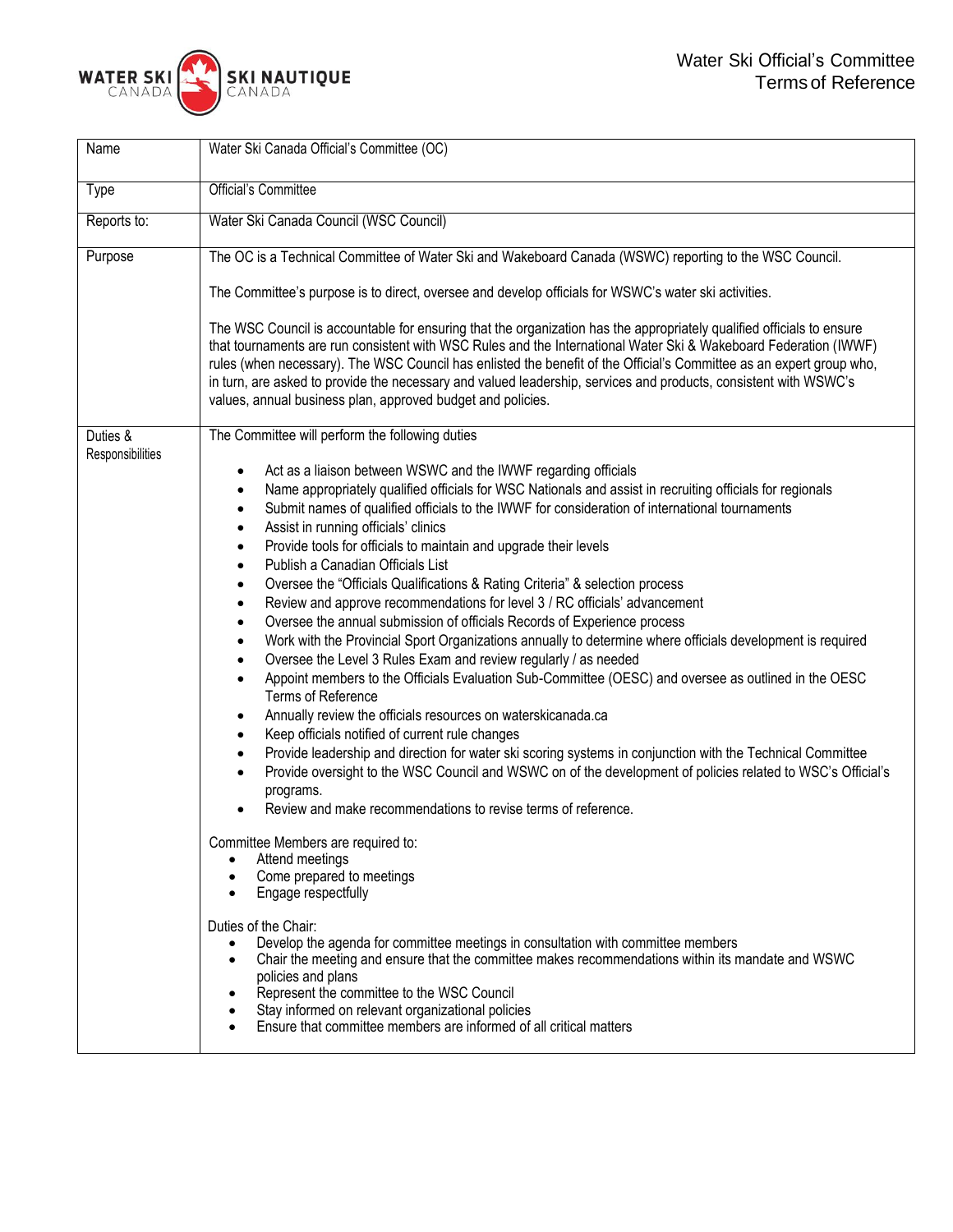

| Composition          | The Committee shall be comprised of 7-9 members inclusive of the Chair                                                                                                                                    |
|----------------------|-----------------------------------------------------------------------------------------------------------------------------------------------------------------------------------------------------------|
|                      | The Committee members will be appointed by the WSC Council.                                                                                                                                               |
|                      | Standing Members of the Committee are:                                                                                                                                                                    |
|                      | <b>WSC Council Chair</b>                                                                                                                                                                                  |
|                      | WSWC CEO or their designate (ex officio)                                                                                                                                                                  |
|                      | The Chair has the authority to invite non-voting individuals to attend committee meetings and consult with the OC.                                                                                        |
| Quorum               | A quorum for a Committee meeting will be a simple majority.                                                                                                                                               |
| Committee Chair      | The Chair position is appointed by the Committee and must be ratified by the WSC Council<br>$\bullet$                                                                                                     |
| Position             | The Chair position will be appointed biannually in the Fall (2-year term - maximum of 3 consecutive terms)<br>$\bullet$                                                                                   |
|                      | The Chair of the Committee does not vote but may cast a vote in the event of a tie<br>$\bullet$                                                                                                           |
|                      | $\bullet$                                                                                                                                                                                                 |
| Committee Term       | All members of the Committee will serve terms of two years<br>$\bullet$                                                                                                                                   |
| Meetings             | The Committee will ideally meet at least once per year in person and may meet more frequently as required by<br>$\bullet$<br>teleconference.                                                              |
|                      | The Committee will endeavor to meet with its constituents annually at the Water Ski Nationals.<br>$\bullet$                                                                                               |
|                      | Meetings of the Committee will be at the call of the Chair or WSC Council.<br>$\bullet$                                                                                                                   |
|                      | Meeting expenses are part of the Committee budget.<br>$\bullet$                                                                                                                                           |
|                      |                                                                                                                                                                                                           |
| Conflict of Interest | Each Committee member will be required to complete a Conflict of Interest declaration when appointed to the<br>$\bullet$<br>Committee                                                                     |
|                      | A Conflict of Interest declaration spreadsheet will be reviewed and updated at each meeting as a best practice<br>$\bullet$<br>to ensure effective and transparent decision making                        |
| Authority            | The Committee has the authority to appoint the Chair position.<br>$\bullet$                                                                                                                               |
|                      | The Committee does not have the authority to remove a Committee member but can make application to the<br>$\bullet$<br>Water Ski Council to do so.                                                        |
| Reporting            | The Committee reports to the WSC Council<br>$\bullet$                                                                                                                                                     |
|                      | The Committee will minute all meetings and provide those minutes to the WSC Council promptly after every meeting<br>$\bullet$                                                                             |
|                      | The Committee will provide reports at the WSC Council meetings and Town Hall Meetings; and as required / requested<br>$\bullet$<br>by the Council and / or WSWC.                                          |
| <b>WSWC Veto</b>     | Notwithstanding the authority of the WSC Council to oversee the sport, WSWC retains a veto over such matters if, in the opinion of<br>WSWC:                                                               |
|                      | they present an unacceptable safety risk<br>$\bullet$                                                                                                                                                     |
|                      | they threaten the image and reputation of WSWC or the sport, or                                                                                                                                           |
|                      | they impose financial costs that have not been accommodated in Council-approved budgets.<br>$\bullet$                                                                                                     |
|                      |                                                                                                                                                                                                           |
|                      | This veto power will only be exercised in extenuating circumstances and in a reasonable fashion.                                                                                                          |
| <b>Budget</b>        | The budget for the Committee will be approved by the WSC Council                                                                                                                                          |
| Approval and Review  | These Terms of Reference were approved by the WSC Council on August 20, 2020. This document will be reviewed annually by<br>the Committee and the Council and will be updated by the Council as required. |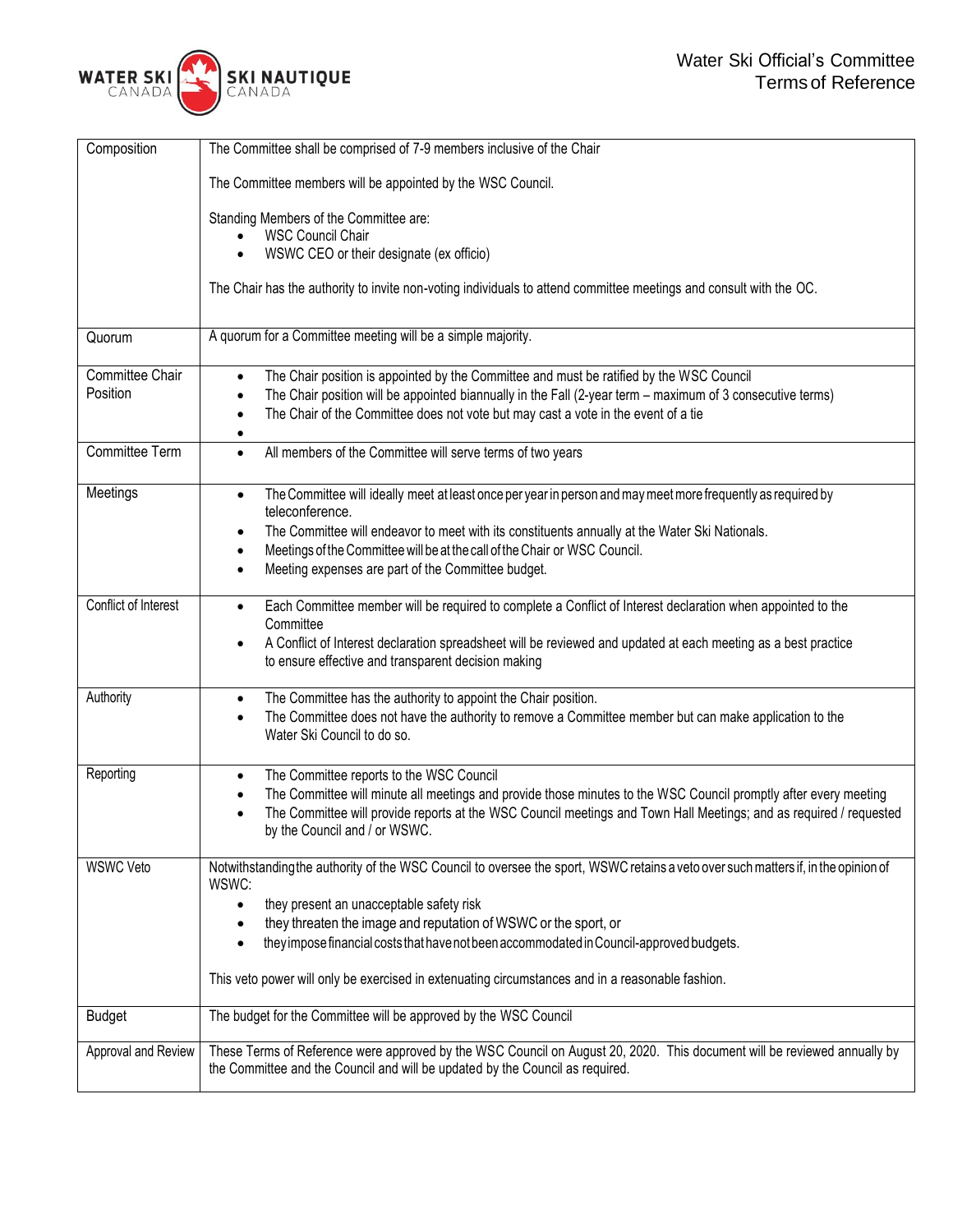

## **Acknowledgement**

| , hereby acknowledge that I understand, accept and agree to comply with the information |
|-----------------------------------------------------------------------------------------|
| contained in the Water Ski Official's Committee Terms of Reference.                     |

Name (PRINT):\_\_\_\_\_\_\_\_\_\_\_\_\_\_\_\_\_\_\_\_\_\_\_\_\_\_\_\_\_\_\_\_\_\_\_\_\_\_\_\_\_\_

Signature:\_\_\_\_\_\_\_\_\_\_\_\_\_\_\_\_\_\_\_\_\_\_\_\_\_\_\_\_\_\_\_\_\_\_\_\_\_\_\_\_\_\_\_\_\_\_\_

Date: \_\_\_\_\_\_\_\_\_\_\_\_\_\_\_\_\_\_\_\_\_\_\_\_\_\_\_\_\_\_\_\_\_\_\_\_\_\_\_\_\_\_\_\_\_